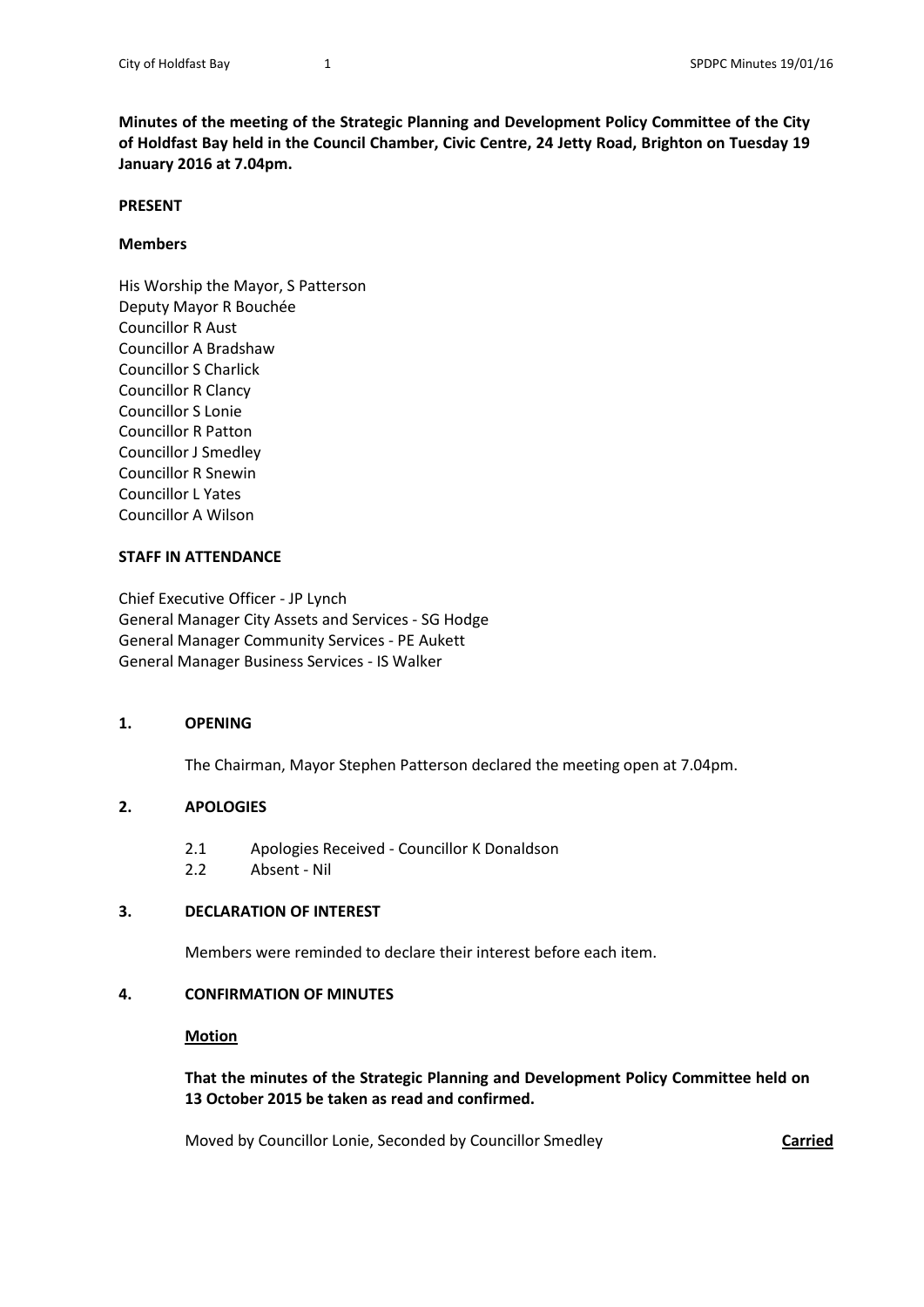## **5. PUBLIC PRESENTATIONS**

5.1 **Deputations** - Nil

# **6. QUESTIONS BY MEMBERS**

- 6.1 **Without Notice** Nil
- 6.2 **With Notice** Nil
- **7. MOTIONS ON NOTICE -** Nil
- **8. ADJOURNED ITEMS -** Nil

# **9. REPORTS BY OFFICERS**

# 9.1 **Ministerial Glenelg District Centre (Jetty Road) and Residential High Density Zone Review Development Plan Amendment** (Report No: 14/16)

The Minister for Planning, the Hon John Rau, has resolved to delay releasing the Inner and Middle Metropolitan Corridor Infill Development Plan Amendment (DPA) for public consultation until early 2016 due to feedback received from affected councils on a Preliminary draft DPA in September/October this year.

However, the Minister has resolved to initiate and release a separate Glenelg District Centre (Jetty Road) and Residential High Density Zone Review DPA to progress the 'Glenelg component' of the Inner and Middle Metropolitan Corridor Infill DPA (but excluding the Mixed Use Zone at Anzac Highway) without delay. Consultation on the separate DPA concludes on 11 February 2016.

This report seeks Council's endorsement of the proposed response to the Minister's Development Policy Advisory Committee on the Glenelg District Centre (Jetty Road) and Residential High Density Zone Review DPA.

# **Motion**

**That the Committee recommends that:** 

- **1. Council endorse the proposed response to the Development Policy Advisory Committee in relation to the Ministerial Glenelg District Centre (Jetty Road) and Residential High Density Zone Review Development Plan Amendment located at Attachment 4 to Report Number 14/16, subject to minor changes.**
- **2. Council requests that the Department of Planning, Transport and Infrastructure hold a further public information session on the Ministerial Glenelg District Centre (Jetty Road) and Residential High Density Zone Review Development Plan Amendment prior to the conclusion of the consultation period.**